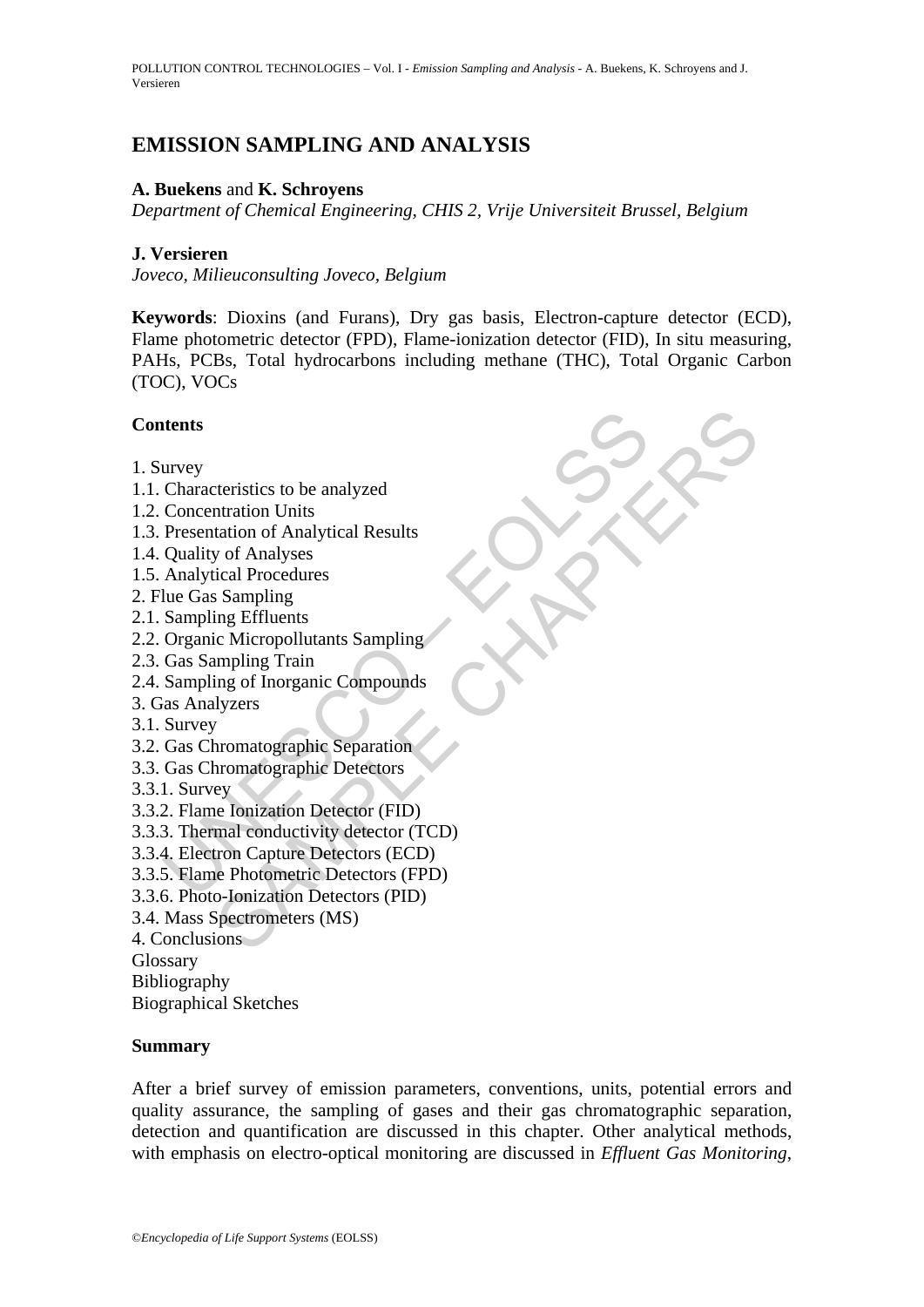particulate sampling, monitoring and characteristics in *Dust-Particle Formation and Characteristics*.

# **1. Survey**

# **1.1. Characteristics to be analyzed**

Gaseous effluents, such as flue gases and off-gases, must be monitored carefully in order to control:

- Plant operation,
- **Emission of pollutants, and sometimes both.**

Either oxygen or carbon dioxide are always monitored, in order to verify combustion conditions, more in particular the excess of combustion air, a factor important in determining the thermal efficiency of boiler plant and the quality of combustion. Also the dust and the moisture content in the off-gas may provide important indications on the quality of raw materials and plant operation.

A second factor requiring general attention is the quality of combustion, addressed in *Pollution Control through Efficient Combustion Technology*. This quality can be ascertained from a few parameters, such as  $CO, C_xH_y$ , TOC.

Finally, there are the numerous pollutants, the control of some of which is addressed in *Control of Gaseous Emissions*. Pollutants may be measured on the basis of numerous and sometimes specific process or raw materials related factors. Frequently covered are the values for dust, CO,  $SO_2$ ,  $NO_x$ ,  $C_xH_y$ , TOC, HCl (incinerators). Rarely measured are  $SO_3, Cl_2, N_2O.$ 

er oxygen or carbon dioxide are always monitored, in order to<br>ditions, more in particular the excess of combustion air, a fa<br>rmining the thermal efficiency of boiler plant and the quality of<br>dust and the moisture content gen or carbon dioxide are always monitored, in order to verify combus<br>more in particular the excess of combustion air, a factor importan<br>ded the moisture content in the off-plant and the quality of combustion.<br>of deth emoi The nature and limit values of these parameters, and the method and frequency of their determination are given in both general codes and specific conditions, stipulated in the operating permits. Detailed procedures vary from country to country, although EU-Directives and Federal Codes may decide on minimum requirements and also on measures to be taken (notification, even halting plant operation) in case limit values are being exceeded for a specified time period.

Generally, different procedures are required to measure immission values. The latter are typically five or six orders of magnitude lower than the corresponding emission values.

Immission values normally are not related to a single plant, but much more - to atmospheric conditions, such as stability and wind velocity, which determine the vertical mixing and advection of pollutants in the atmosphere.

Still, authorities may decide on general measures, such as informing sensitive groups in the population, limiting traffic, forced switching to a cleaner fuel, etc.

### **General Properties**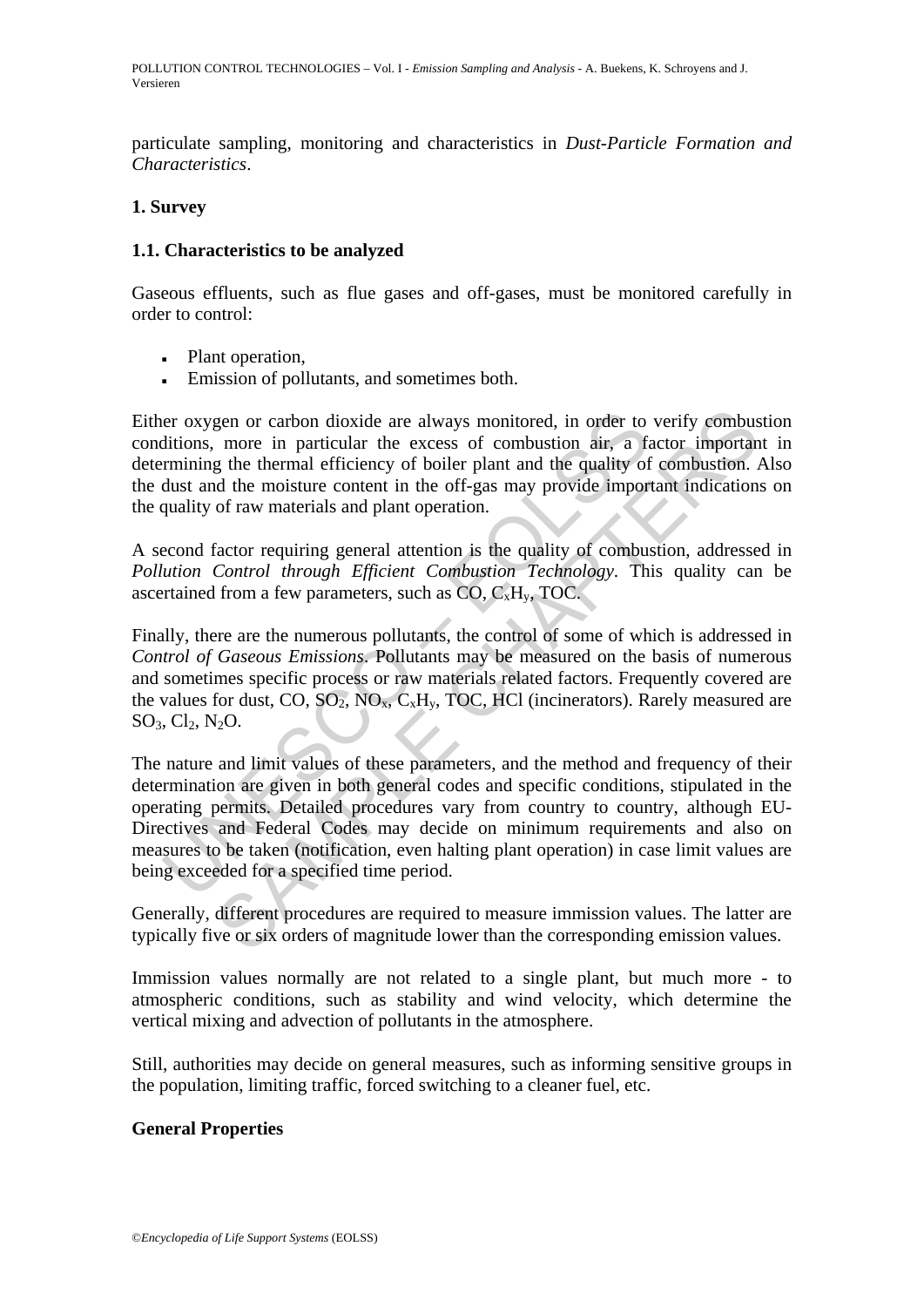The following parameters will almost always be measured in the gas, for nearly all types of industrial installations:

- The dust concentration (mg  $m<sup>-3</sup>$ ).
- The main combustion-related compounds are  $H_2O$ ,  $O_2$  and  $CO_2$  (vol. %). The major, inert component,  $N_2$ , is implicitly derived by difference. A 'real' nitrogen analysis is only possible by gas chromatography of the gas, using a thermal conductivity detector and hydrogen or helium as a carrier gas.
- The main pollutants (mg m<sup>-3</sup>): typically CO, SO<sub>2</sub>, NO, NO<sub>2</sub>, C<sub>x</sub>H<sub>v</sub>, generally expressed as TOC, HCl (incinerators). Rarely measured are  $SO_3$ ,  $Cl_2$ ,  $N_2O$ .

# **Inorganic and mineral compounds**

The major inorganic and mineral compounds are:

- $\bullet$  Sulfur oxides (SO<sub>2</sub>, SO<sub>3</sub>),
- Nitrogen oxides (NO, NO<sub>2</sub>), and, still seldom,  $N_2O$ ,
- Halogen compounds (chlorides and fluorides), HCl (in incinerators), salts (from fumes, and wet scrubbers, that neutralize the gases) and sometimes even  $Cl<sub>2</sub>$  (the latter is formed from HCl in the presence of a catalyst),
- Heavy and volatile metals such as mercury, cadmium, thallium, arsenic, lead, zinc, copper. In contrast to the former parameters these are related mainly to residual dust and aerosols. Sometimes a distinction is made between metals arrested on a filter of specified pore size, typically between  $0.5$  and  $2 \mu m$ .

# **Organic compounds**

The major organic compounds of interest are:

- major inorganic and mineral compounds are:<br> **Sulfur oxides** (SO<sub>2</sub>, SO<sub>3</sub>),<br>
Nitrogen oxides (NO, NO<sub>2</sub>), and, still seldom, N<sub>2</sub>O,<br>
Halogen compounds (chlorides and fluorides), HCl (in incine<br>
fumes, and wet scrubbers, t inorganic and mineral compounds are:<br>
fur oxides (SO<sub>2</sub>, SO<sub>3</sub>),<br>
rogen oxides (NO, NO<sub>2</sub>), and, still seldom, N<sub>2</sub>O,<br>
rogen compounds (chlorides and fluorides), HCl (in incinerators), salts (f<br>
res, and wet scrubbers, tha ▪ Total Organic Carbon (TOC), a sum parameter of organics in a gas stream, as detected by a Flame Ionization Detector (FID), without further identification of the compounds involved. The latter are evaluated by comparison with a calibration gas, generally propane, methane, or pentane. Their identity can be determined, where required, by sampling on absorbent tubes, followed by thermal desorption or solvent extraction and gas chromatographic separation, coupled with mass spectrometry.
- Specific volatile organic compounds (VOCs), such as benzene, toluene, arenes, alkanes, alkenes (popular names are: aromatics, paraffins, olefins), and a number of solvents, some of which are chlorinated,
- Polycyclic Aromatic Hydrocarbons (PAH), typically the Borneff group, or the 15 EPA PAHs.
- Polychlorinated biphenyls (PCB), a group of 209 different biphenyls, substituted once to ten times by chlorine.
- PCDD/PCDF, i.e. Polychlorinated Dibenzo-p-dioxins and Polychlorinated Dibenzofurans, generally abridged together to 'Dioxins', a group of 75 different dibenzo-p-dioxins and 135 different dibenzofurans, substituted once to eight times by chlorine. Routinely, only the tetra- to octachlorinated congeners are considered, with emphasis on those with a planar structure, and characterised by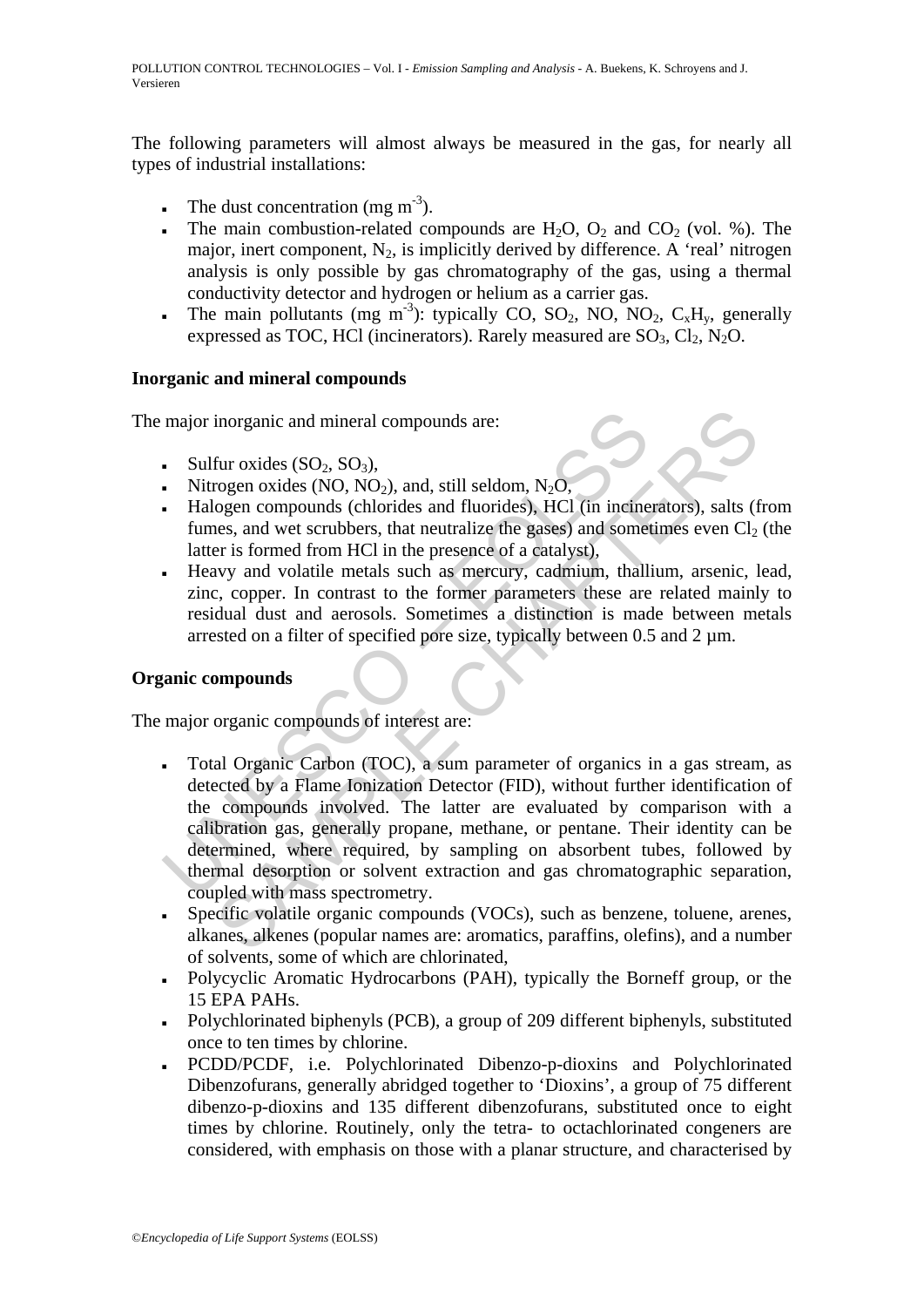### a 2,3,7,8-substitution pattern.

# **1.2. Concentration Units**

Two different systems are actually used to express gas phase concentrations, the first one on a volume/volume (which is also a mol/mol) basis and the second one on a mass/volume ratio. The systems are mutually convertible, with conversion factors depending on the molecular weights of the compounds considered.

Volumetric units (volume/volume) are widely used for comparing the concentration of a particular gas compound to the total gas (or air) concentration. Since one mole of an ideal gas has a constant and well-known volume (22.414 liters at standard conditions, i.e. atmospheric pressure, 0° C) gaseous concentrations are usually expressed as a simple volumetric ratio, e.g.

- for common gases, in vol. % (a ratio of 1:  $10^2$ ),
- for trace gases, in volume-to-volume parts per million or ppm (a ratio of 1:  $10^6$ ), in parts per billion or ppb (a ratio of 1:  $10^9$ ), or more seldom parts per trillion ppt (a ratio of 1:  $10^{12}$ ), parts per quadrillion ppq (a ratio of 1:  $10^{15}$ ), etc.

Sometimes ppm is written vppm, emphasizing that volume units are used, an unnecessary precaution, however, when dealing with gases.

Mass concentrations are universally used when addressing solid and liquid compounds, with as most usual unit:

1 mg m-3 = 1,000 µg m-3 = 1,000,000 ng m-3 = 1,000,000,000 pg m-3 = … (1)

ple volumetric ratio, e.g.<br>
for common gases, in vol. % (a ratio of 1: 10<sup>2</sup>),<br>
for trace gases, in volume-to-volume parts per million or ppm<br>
in parts per billion or ppb (a ratio of 1: 10<sup>9</sup>), or more seldom p<br>
(a ratio innetitic ratio, e.g.<br>
common gases, in vol. % (a ratio of 1: 10<sup>2</sup>),<br>
trace gases, in volume-to-volume parts per million or ppm (a ratio of 1: 1<br>
ants per billion or ppb (a ratio of 1: 10<sup>5</sup>), or more seldom parts per tr Emission values of standard pollutants are generally expressed in mg  $m<sup>-3</sup>$ , immission values in  $\mu$ g m<sup>-3</sup>. In few cases (e.g. dioxins, and other micropollutants) very low units are used, namely ng  $m<sup>3</sup>$  as order of magnitude of dioxin emissions from the sources of concern and fg  $m<sup>3</sup>$  for expressing atmospheric concentrations of dioxins. Conversion between different mass (or other) units is based on the conventional multiplier collected in the following Table 1.

| Factor          | Name   | Symbol                    |
|-----------------|--------|---------------------------|
| $10^{24}$       | Yocto- | Y                         |
| $10^{21}$       | Zepto- | Z                         |
| $10^{18}$       | Exa-   | E                         |
| $10^{15}$       | Peta-  | P                         |
| $10^{12}$       | Tera-  | T                         |
| 10 <sup>9</sup> | Giga-  | G                         |
| 10 <sup>6</sup> | Mega-  | M                         |
| $10^3$          | Kilo-  | $\mathbf k$               |
| 10 <sup>2</sup> | Hecto- | $\boldsymbol{\mathrm{h}}$ |
| 10              | Deca-  | da                        |
| $10^{-1}$       | Deci-  | d                         |
| $10^{-2}$       | Centi- | $\mathbf{C}$              |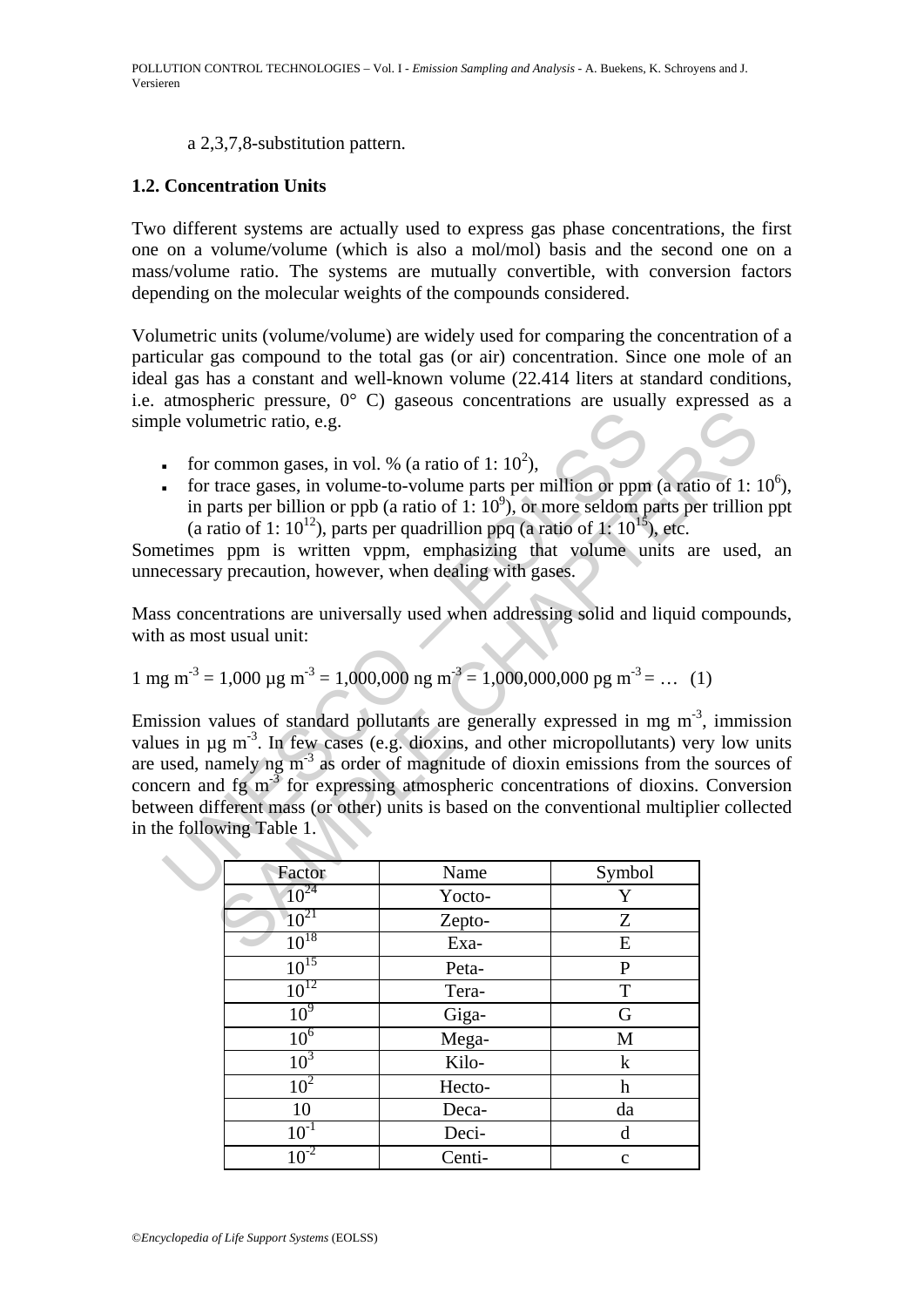POLLUTION CONTROL TECHNOLOGIES – Vol. I - *Emission Sampling and Analysis* - A. Buekens, K. Schroyens and J. Versieren

| $10^{-3}$  | Milli- | m |
|------------|--------|---|
| $10^{-6}$  | Micro- | μ |
| $10^{-9}$  | Nano-  | n |
| $10^{-12}$ | Pico-  |   |
| $10^{-15}$ | Femto- |   |
| $10^{-18}$ | Atto-  | a |
| $10^{-21}$ | Zetta- | z |
| $10^{-24}$ | Yotta- |   |

[Source: http://physics.nist.gov/cuu/Units/prefixes.html, The NIST Reference on Constants, Units, and Uncertainty, International System of Units, SI Prefixes]

Table 1: Prefixes used with SI units

The density of a gas at standard conditions, i.e. at a temperature of 273.15 $\degree$  K (0 $\degree$ C) and a pressure of 1 atmosphere (1013 mbar), is derived from its Molecular Weight (*MW*) and standard volume. Thus, the density of carbon dioxide amounts to:

44.01 (g mol<sup>-1</sup>) / 22.414 (liter mol<sup>-1</sup>) = 1.964 g liter<sup>-1</sup> (2) to be compared with 1.293 g liter<sup>-1</sup> for air.

Converting volumetric to mass units or vice versa is relatively straightforward and proceeds by use of the relation, relating the density of gases at standard temperature and pressure as:

 $C$  (g Nm<sup>-3</sup>) = *MW* (molecular weight, in g mol<sup>-1</sup>) / 0.022414 (Nm<sup>3</sup> mol<sup>-1</sup>) (3)

According to the gas laws a rise in temperature or a decrease in pressure reduces the gas density, proportionally to the extent of the thermal expansion of the gas. Conversely, cooling and compression both enhance gas density, and hence concentrations expressed in  $g \text{ m}^{-3}$ .

density of a gas at standard conditions, i.e. at a temperature of 27<br>essure of 1 atmosphere (1013 mbar), is derived from its Molec<br>standard volume. Thus, the density of carbon dioxide amounts to:<br> $11 (g mol^{-1})/22.414$  (liter y of a gas at standard conditions, i.e. at a temperature of 273.15° K (0° C)<br>of 1 atmosphere (1013 mbar), is derived from its Molecular Weight (*A*<br>red volume. Thus, the density of carbon dioxide amounts to:<br> $0t^{-1}$ ) / 22 Since it is impractical in codes, calculations, or balances to handle variable values for a gas concentration, while the relative proportions of its compounds remain unchanged, it is customary to relate concentrations to normal conditions throughout the plant. Since gas volume varies with both temperature and pressure, it is convenient to refer to this gas at standard conditions. Thus  $1 \text{ m}^3$  at standard conditions is noted Nm<sup>3</sup> (in German literature  $m_n^3$ .

### **1.3. Presentation of Analytical Results**

### **Normal conditions**

Analytical skills are different from those of plant operators, or of emission regulating and controlling Agencies. A series of conventions concerning the ways in which measurement results are to be expressed and reported in a uniform and standard way are necessary for allowing a ready comparison with emission norms for industrial plant, as described in National Codes and for ensuring that there are no misunderstandings.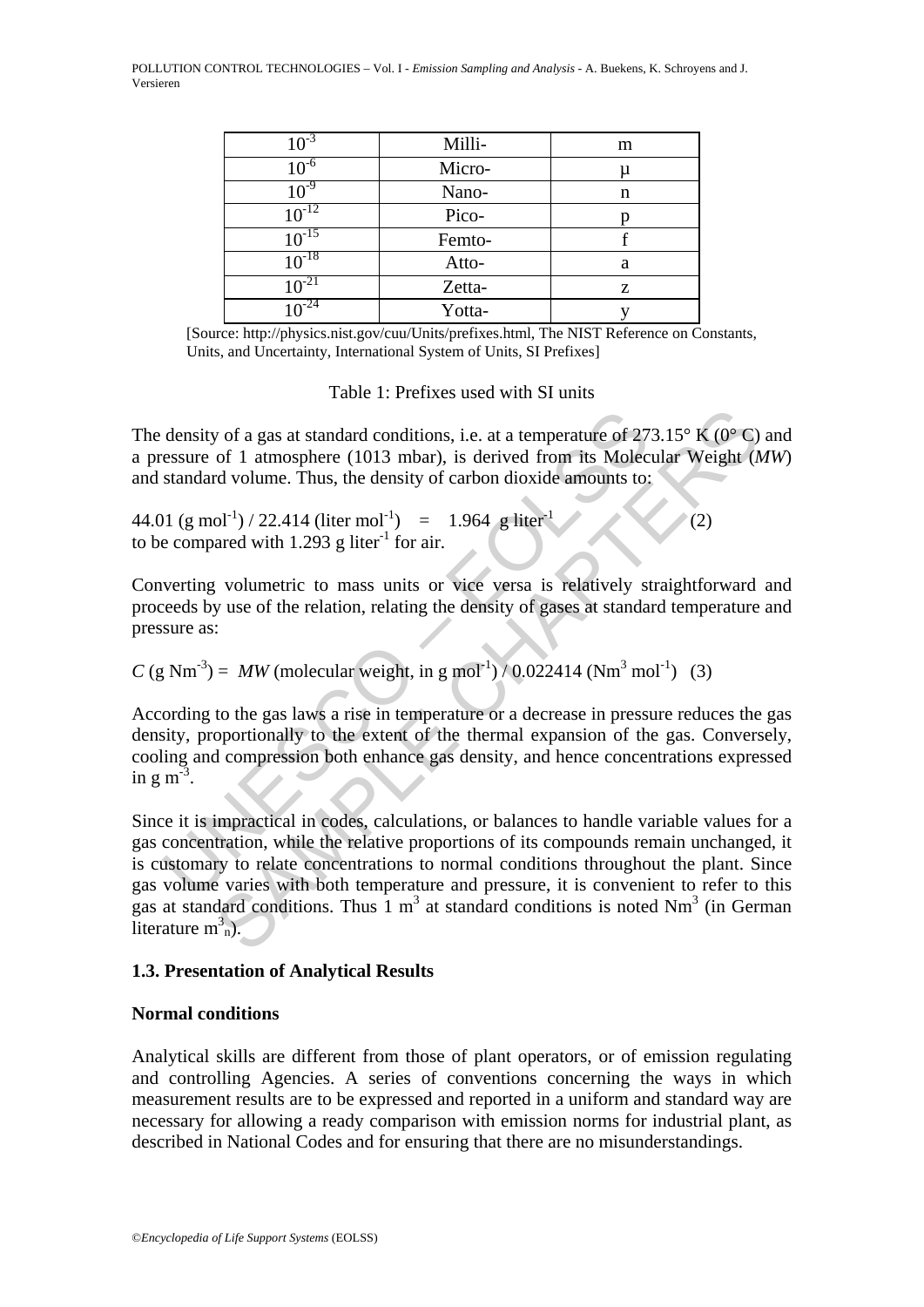All concentrations are expressed in relation to a unit volume of gas under normalized standard conditions (Nm<sup>3</sup>), i.e. at a temperature of 273.15° K (0° C) and a pressure of one atmosphere (1013mbar).

# **Dry Basis**

Codes often specify that the gas should be considered on an artificial, dry basis rather than on a real, moist one. Gases hence are normally expressed on a **dry gas basis**, so that all reported results are to be recalculated after ignoring this moisture content. This also implies that the volumetric percentage of humidity has to be experimentally determined, e.g. by cooling the gas and condensing and weighing the condensate.

# **Oxygen correction**

The comparing emissions from different installations it is necessare<br>
sission control purposes, the concentration data are compared after<br>
sission control purposes, the concentration of aviation are compared after<br>
side of Frame emissions from different installations it is necessary to avoid in<br>because of a variable usage of combustion or of dilution air. Hence,<br>because of a variable usage of combustion or of dilution air. Hence,<br>notinol pur When comparing emissions from different installations it is necessary to avoid internal distortions because of a variable usage of combustion or of dilution air. Hence, for emission control purposes, the concentration data are compared after their correction to a fixed value for the concentration of oxygen and moisture.

This convention avoids variability, induced by differences in humidity of air or flue gas, or by a process-related dilution of gases. Both measures have the same purpose: to avoid an artificial lowering of emission concentration values, by diluting the off-gas to be monitored with either additional air or water vapor.

For municipal solid waste incinerators, a standard concentration of 11 %  $O_2$  and no moisture was arbitrarily selected in the well-known TA-Luft (Technische Anleitung zur Reinhaltung der Luft), one of the oldest existing Codes. The resulting corrections are often quite important, since

- Some old and small incinerators, without heat recovery, cool the flue gas by admixture of air, hence operating at a very high oxygen level (17 to 19 vol. %) in the stack gas, so that adaptation leads to 'corrected' results often four to five times as much as the actual ones,
- A very modern plant, for the sake of combustion control, thermal efficiency, and for minimizing the flow of gas to be cleaned operates at low oxygen values (typically 6 to 9 vol. %) in the stack gas, so that the computed concentration is lower than the actual one.

The TA-Luft standard concentration of 11 %  $O_2$  was arbitrarily selected. Hence, other Codes may specify other concentrations, or rather be based on  $CO<sub>2</sub>$  concentration to standardize emission values.

In practice the raw, real results must then be recalculated by the following procedure:

- 1) first subtract all contained moisture from the gas (this subtraction inflates the resulting concentrations, in the same ratio for all pollutants),
- 2) then effect a fictitious addition or subtraction of air, to adjust the real oxygen concentration to its standard value. In practice the following formula is used: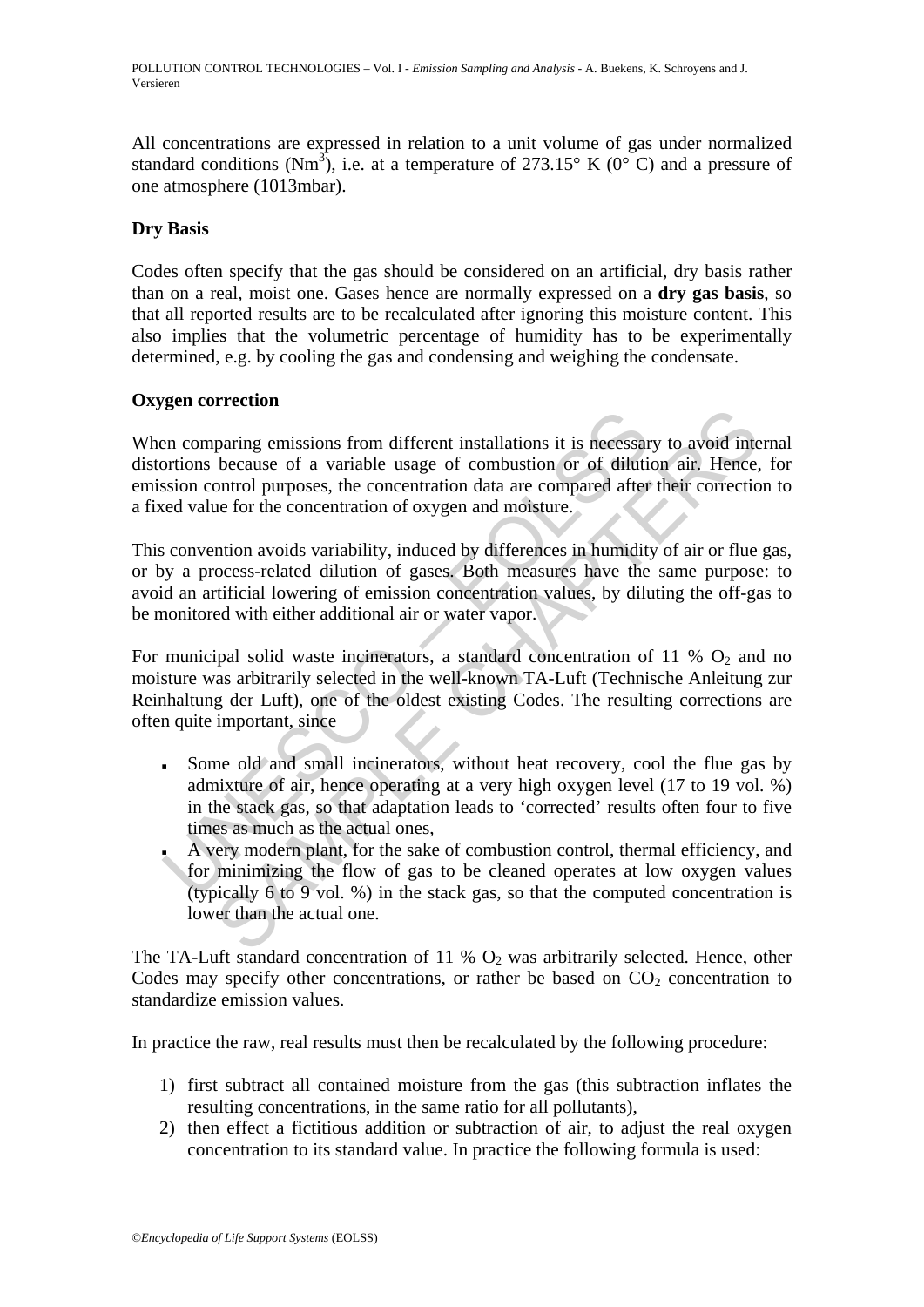POLLUTION CONTROL TECHNOLOGIES – Vol. I - *Emission Sampling and Analysis* - A. Buekens, K. Schroyens and J. Versieren

$$
C_{\text{stand}} = C (21 - O_{2,\text{stand.}}) / (21 - O_2)
$$
 (4)

Where

 $C_{\text{stand}}$ ,  $O_{2,\text{stand}}$  = standardized concentration

*C*,  $Q_2$  = real concentration

and  $O_{2\text{ stand}}$ ,  $O_2$  expressed in Vol. %,  $C_{\text{stand}}$ ,  $C$  in any consistent system of units.

The cited value of 11 %  $O_2$  is atypical for gas or oil firing, since these require much less excess of air. Conversely, a number of metallurgical processes on the one hand use oxygen-enriched air, and on the other - aspire for much dilution air, leading to the practical impossibility of using this method of recalculation.

In other words, there is no logical basis for selecting a particular level of oxygen for correction, since every process has its own optimal operating conditions, and a corresponding ideal level of oxygen.

### **1.4. Quality of Analyses**

#### **Quality Assurance**

The words, there is no logical basis for selecting a particular lection, since every process has its own optimal operating esponding ideal level of oxygen.<br> **Quality of Analyses**<br> **Quality of Analyses**<br>
Lity Assurance<br>
ce ords, there is no logical basis for selecting a particular level of oxygen<br>since every process has its own optimal operating conditions, an<br>ing ideal level of oxygen.<br>Surance<br>since developed and reduce random error, by pro Since analyses are very important in ensuring environmental compliance extreme care must be taken to avoid systematic and reduce random error, by procedures of quality assurance, periodic calibration, round robin testing, checking mass balances, and other common sense methods of data evaluation.

Although analytical work usually proceeds with great care there are an almost infinite number of potential interferences, chemical and physical factors that may create errors. It is essential to be aware of such possible errors, before interpreting any analytical values.

## **Evaluation of results**

**Accuracy** measures the agreement between the experimental result and the true value.

**Precision** is the degree of agreement among a series of measurements of the same quantity and addresses the reproducibility of results rather than their correctness. Errors may be either systematic or random.

**Systematic errors** cause the results to vary from the correct value in a predictable manner and can often be identified and corrected. An example of a systematic error is improper calibration of an instrument.

**Random errors** are the small fluctuations introduced in nearly all analyses. These errors can be minimized but not eliminated. They can be treated, however, using statistical methods.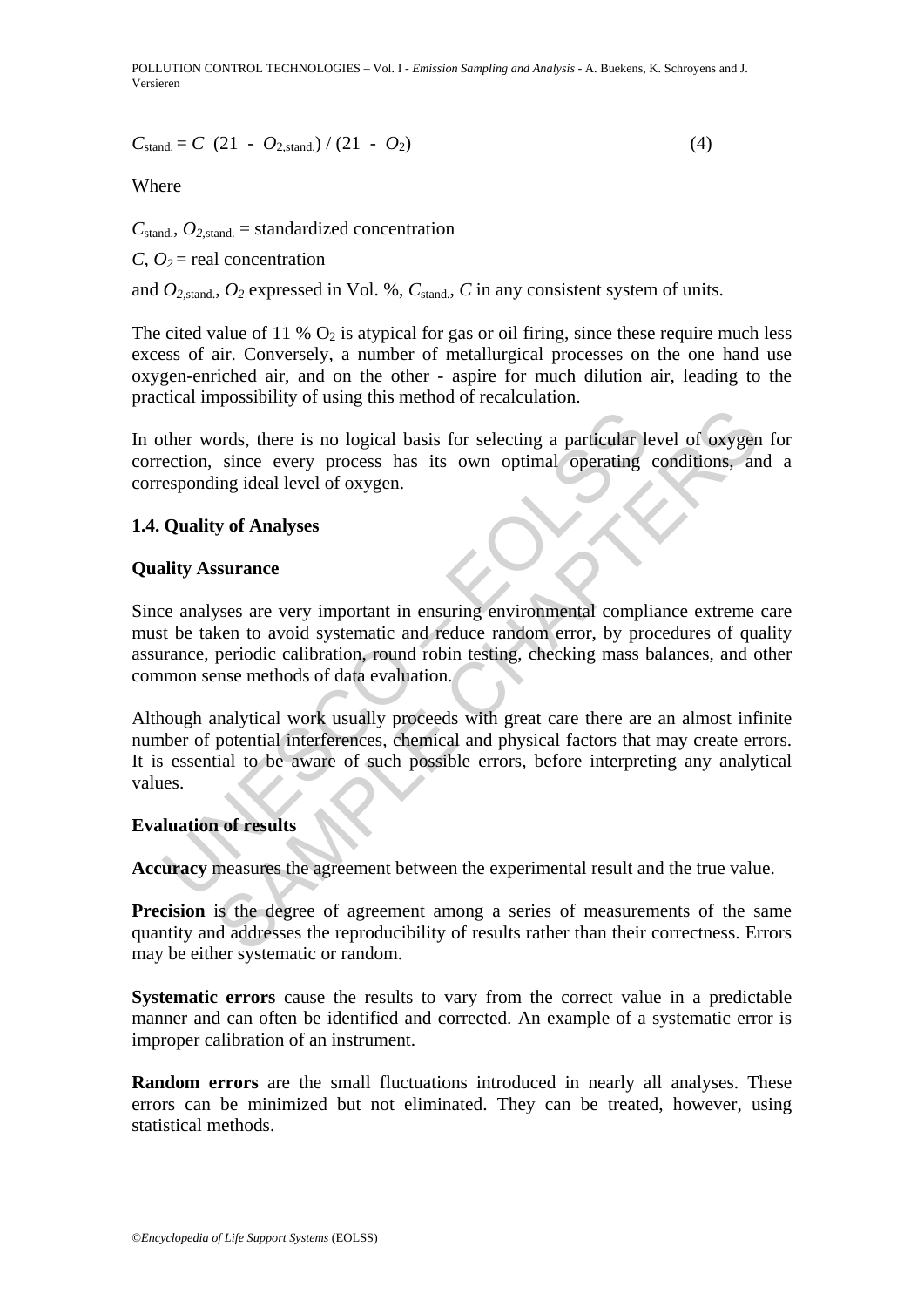In most cases, two values are reported for quantitative analyses. The first is an estimate of the correct value for the analyzed quality, and the second indicates the random error in the analysis. Most scientists report the mean or average of the results of the laboratory assays. In specific cases, however, it is better to report the median (central value when the results are arranged in order of size), the mode (the value obtained most often) or the geometric average (the *n*th root of the product of all values obtained).

**Statistics** is used to estimate the random error that occurs during each step of an analysis, and, upon completion of the analysis, the estimates for the individual steps can be combined to obtain an estimate of the total experimental error. The most frequently reported error estimate is the standard deviation of the results; however, other values, such as *variance, range, average deviation*, or *confidence limits* at a specified probability level are sometimes reported. For the relatively small number of replicate samples that are used during chemical assays, the standard deviation (*s*) is calculated by using the equation where  $\Sigma$  represents summation,  $x_i$  represents each of the individual analytical results, *a* is the average of the results, and *N* is the number of replicate assays:

$$
s = \left(\frac{\sum (x_i - a)^2}{N - 1}\right)^{1/2}
$$
 (5)

ples that are used during chemical assays, the standard deviation<br>g the equation where  $\Sigma$  represents summation,  $x_i$  represents eaclytical results, a is the average of the results, and N is the number of<br>given results, and the sum of the standard deviation and is useful because<br>  $\left(\frac{V}{N-1}\right)^2$  and the standard deviation (s) is calculated<br>
equation where  $\Sigma$  represents summation,  $x_i$  represents each of the indivirgent<br>
sealts, a is t The **standard deviation** is a popular estimate of the error in an analysis because it has statistical significance whenever the results are normally distributed, i.e. errors are random. Most analytical results exhibit *normal or Gaussian behavior*, following the characteristic bell-shaped curve.

If the results are normally distributed, 68.3 percent of the results can be expected to fall within the range of plus or minus one standard deviation about the mean, as a result of random error. The units of standard deviation are identical to those of individual analytical results.

The **variance**  $(V)$  is the square of the standard deviation and is useful because it is additive throughout the several steps of the chemical analysis or indeed, any procedure. Consequently, an estimate of the total random error in the analysis can be obtained by adding the variances for each of the individual steps in the analysis.

The standard deviation for the overall analysis can then be calculated by taking the square root of the sum of the variances.

A simple measure of variability is the **range**, given as the difference between the largest and the smallest results. It has no statistical significance, however, for small data sets. Another statistical term, the **average deviation**, is calculated by adding the differences, while ignoring the sign, between each result and the average of all the results, and then dividing the sum by the number of results.

Confidence limits at a given probability level are values greater than and less than the average, between which the results are statistically expected to fall a given percentage of the time.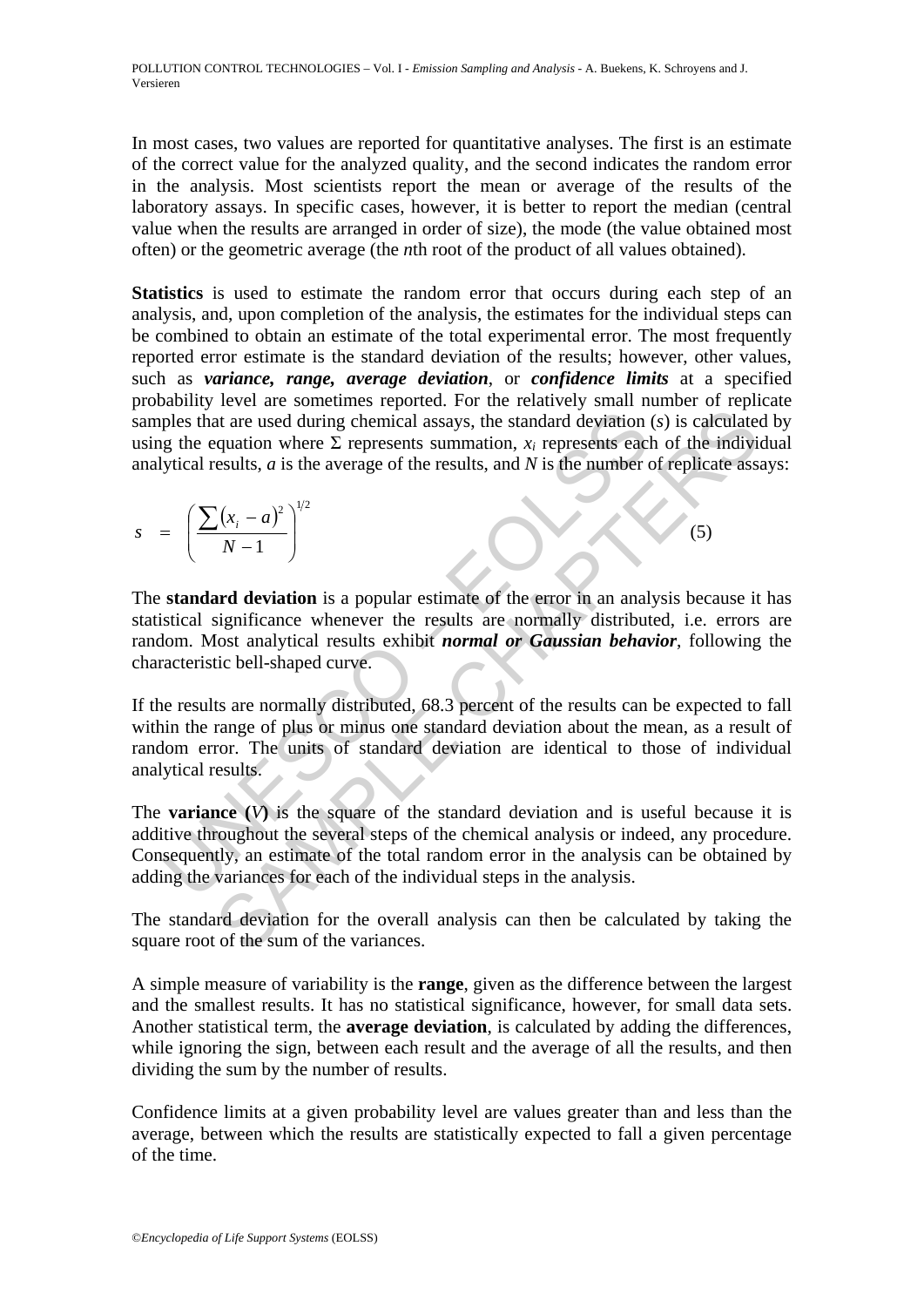- -
- -
- -

# TO ACCESS ALL THE **29 PAGES** OF THIS CHAPTER, Visi[t: http://www.eolss.net/Eolss-sampleAllChapter.aspx](https://www.eolss.net/ebooklib/sc_cart.aspx?File=E4-14-01-02)

#### **Bibliography**

[1] Air Quality-Stationary source emission - Determination of concentration and mass flow rate of particulate material in gas ducts (Method ISO DIN 9096).

[2] Determination of Hydrogen Chloride Emissions from Stationary Sources (EPA Method 26)

[3] Determination of Metal Emissions from Stationary Sources (EPA Method 29).

[4] Determination of Nitrogen Oxide Emissions from Stationary Sources (Instrumental analyzer Procedure) (EPA Method 7E).

[5] Determination of Oxygen and Carbon Dioxide Concentrations in Emissions from Stationary Sources (Instrumental analyzer Procedure) (EPA Method 3A).

[6] Determination of Sulfur Dioxide Emissions from Stationary Sources (Instrumental analyzer Procedure) (EPA Method 6C).

[7] Determination of Total Gaseous Organic Concentration Using a Flame Ionization analyzer (EPA Method 25A).

[8] Emissions from stationary sources - Determination of the mass concentration of PCDD/PCDF (European norm EN 1948)

[9] Encyclopædia Britannica 2001, DELUXE Ed. on CD-rom, International Standard Book Number 0-85229-771-8, 1994-2001 Britannica.com Inc.

Contention of Hydrogen Chloride Emissions from Stationary Sources (Determination of Hydrogen Chloride Emissions from Stationary Sources (EPA Method Determination of Nitrogen Oxide Emissions from Stationary Sources (CHA Me aterian in gas attes (neethot 150 Driv 9096).<br>
Ermination of Hydrogen Chloride Emissions from Stationary Sources (EPA Method 26)<br>
Ermination of Metal Emissions from Stationary Sources (EPA Method 29)<br>
Ermination of Mitogen [10] Zielinski Jr, Dorko Editor(s) (1990) : "Monitoring Methods for Toxics in the Atmosphere", ASTM, STP 1052, 228 p, **ISBN:**0-8031-1271-8. [Addresses the most important air toxics, namely volatile organic compounds; acid gases; and HCl and heavy metals from waste incineration in16 papers that review the areas of sampling, standards, instrumentation, and analysis]

[11] James A.Jahnke (2000): Continuous Emission Monitoring, 2nd edition, 416p; John Wiley & Sons; ISBN 0471292273.[This book is a comprehensive source of information on the technical and regulatory issues affecting the design, application, and certification of CEM systems.]

[12] Roger N.Reeve (2003): Introduction to Environmental Analysis, 326p , John Wiley ; Sons; ISBN 0471492957. [Discusses analytical techniques, such as GC, LC, IR, and XRF for analysing and measuring water, solid and atmospheric samples and for monitoring environmental pollutants, emphasizing Field Analysis]

#### **Biographical Sketches**

**Alfons Buekens** was born in Aalst, Belgium; he obtained his M.Sc. (1964) and his Ph.D (1967) at Ghent University (RUG) and received the K.V.I.V.-Award (1965), the Robert De Keyser Award (Belgian Shell Co., 1968), the Körber Foundation Award (1988) and the Coca Cola Foundation Award (1989). Dr. Buekens was full professor at the Vrije Universiteit Brussel (VUB), since 2002 emeritus. He lectured in Ankara, Cochabamba, Delft, Essen, Sofia, Surabaya, and was in 2002 and 2003 Invited Professor at the Tohoku University of Sendai.

Since 1976 he acted as an Environmental Consultant for the European Union, for UNIDO and WHO and as an Advisor to Forschungszentrum Karlsruhe, T.N.O. and VITO. For 25 years, he advised the major